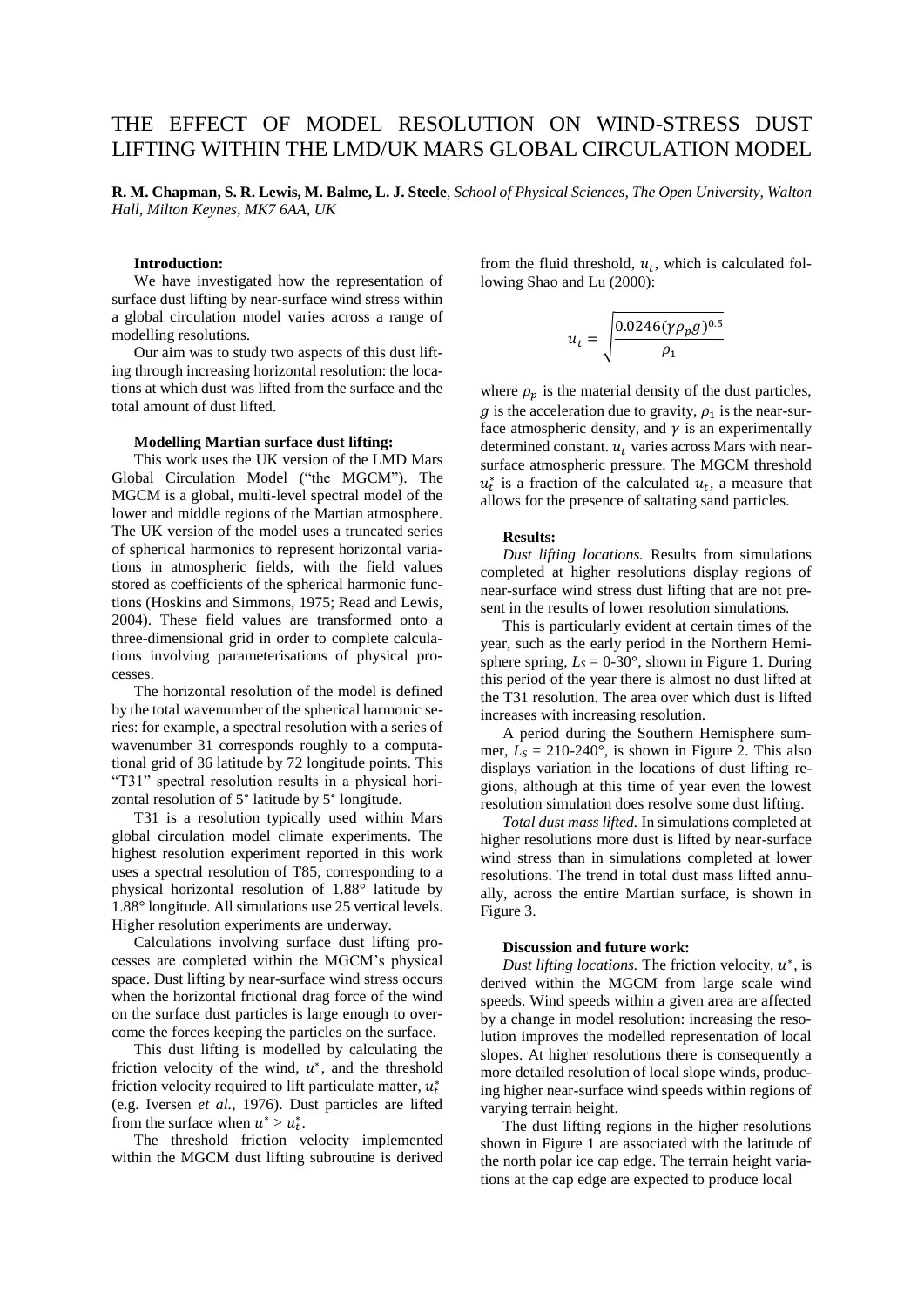

**Figure 1:** Total mass of dust lifted by near-surface wind stress through the period  $L<sub>S</sub> = 0-30^{\circ}$ , across four resolutions (resolution increases from top to bottom). The colour bar denotes the amount of lifted dust; areas where exactly zero dust was lifted are white.

slope winds; these are not well enough represented in the lower resolution simulations to initiate dust lifting by near-surface wind stress.

A similar effect can be identified in the results shown in Figure 2. The higher resolution simulations exhibit scattered dust lifting regions around –60° latitude, the latitude of the edge of the south polar ice cap; these dust lifting regions are not evident in the results from the lower resolution simulations.

Dust lifting by near-surface wind stress is generally considered to be the primary dust lifting process associated with Martian dust storms (e.g. Strausberg *et al.*, 2005; Basu *et al.*, 2006; Wilson, 2011). We can compare dust lifting regions in our results with orbital observations of dust storms as a proxy for identifying dust lifting regions on the surface.

The dust lifting regions shown in Figure 1 correlate with observations of high latitude storms forming at this location during Northern Hemisphere spring (Cantor *et al.*, 2010). Areas of Northern Hemisphere dust lifting shown in Figure 2 correlate with locations that have been observed to generate 'flushing' storms during Southern Hemisphere summer (Wang, 2007).



**Figure 2:** As for Figure 1, for the period  $L_s = 210$ -240°.



**Figure 3:** Total dust mass lifted annually across the Martian surface in simulations of different resolutions. Higher resolutions (using more gridboxes) appear to tend towards a 'plateau' in dust mass lifted.

To complement the global depictions of dust lifting regions across increasing model resolutions, we are planning to compare in detail a range of local regions that display differing dust lifting rates across resolutions. We will again compare these results with observations of dust storms in those regions.

*Total dust mass lifted.* While the results from the